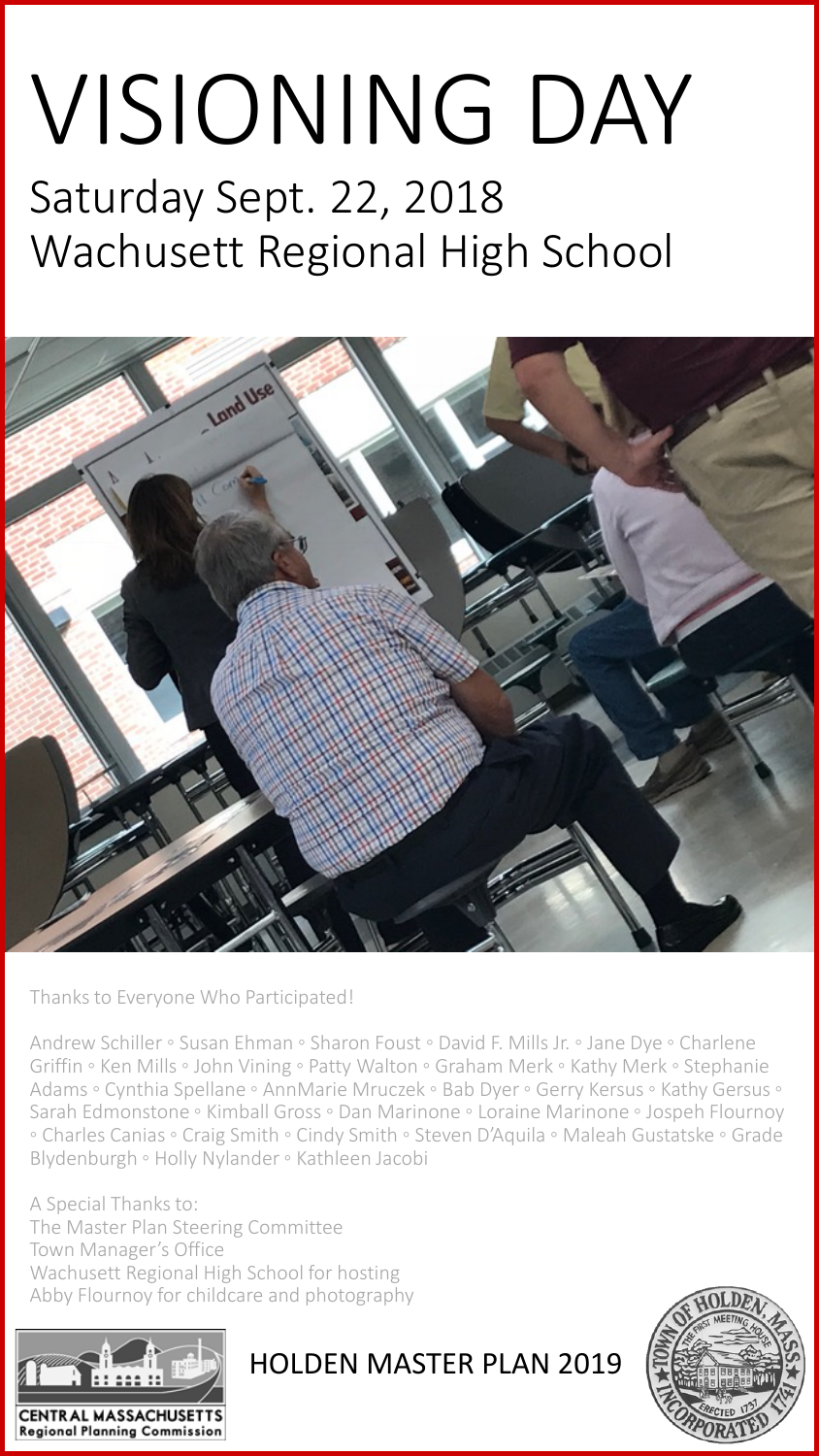## Visioning Day for the 2019 Holden Master Plan was a

success! Participants were invited to participate in a charrette during which they were divided into groups. Each group was seated at a round table and presented with a topic pertaining to a designated Master Plan Chapter. Topics included: Land Use, Transportation and Circulation, Cultural and Natural Resources, Public Facilities, Housing and Population, Economic Development, Town Services and Facilities, and Open Space and Recreation.

At each table, for each group, there was a facts poster which included information about the town relative to the topic at hand. Each group of participants was asked to read over the facts poster and then brainstorm for 5 minutes about the "assets" for Holden relative to the topic and 5 minutes about the "challenges" relative to the topic. Responses from individuals were written down on easel boards.

After this exercise was completed, the groups rotated to a different table, where they were confronted with a different facts poster and they repeated the brainstorming exercise. Groups were rotated among the different topics a total of four times. At the conclusion of the rotations, each participant was given a total of 8 green sticky dots. Participants were asked to circulate among the responses written on the easel boards and to vote on responses that they felt were the top "assets". Participants were then given 8 red sticky dots and told to vote on the responses that they felt were the tope "challenges."

Following the exercise responses were documented and tallied. The results are provided in this report.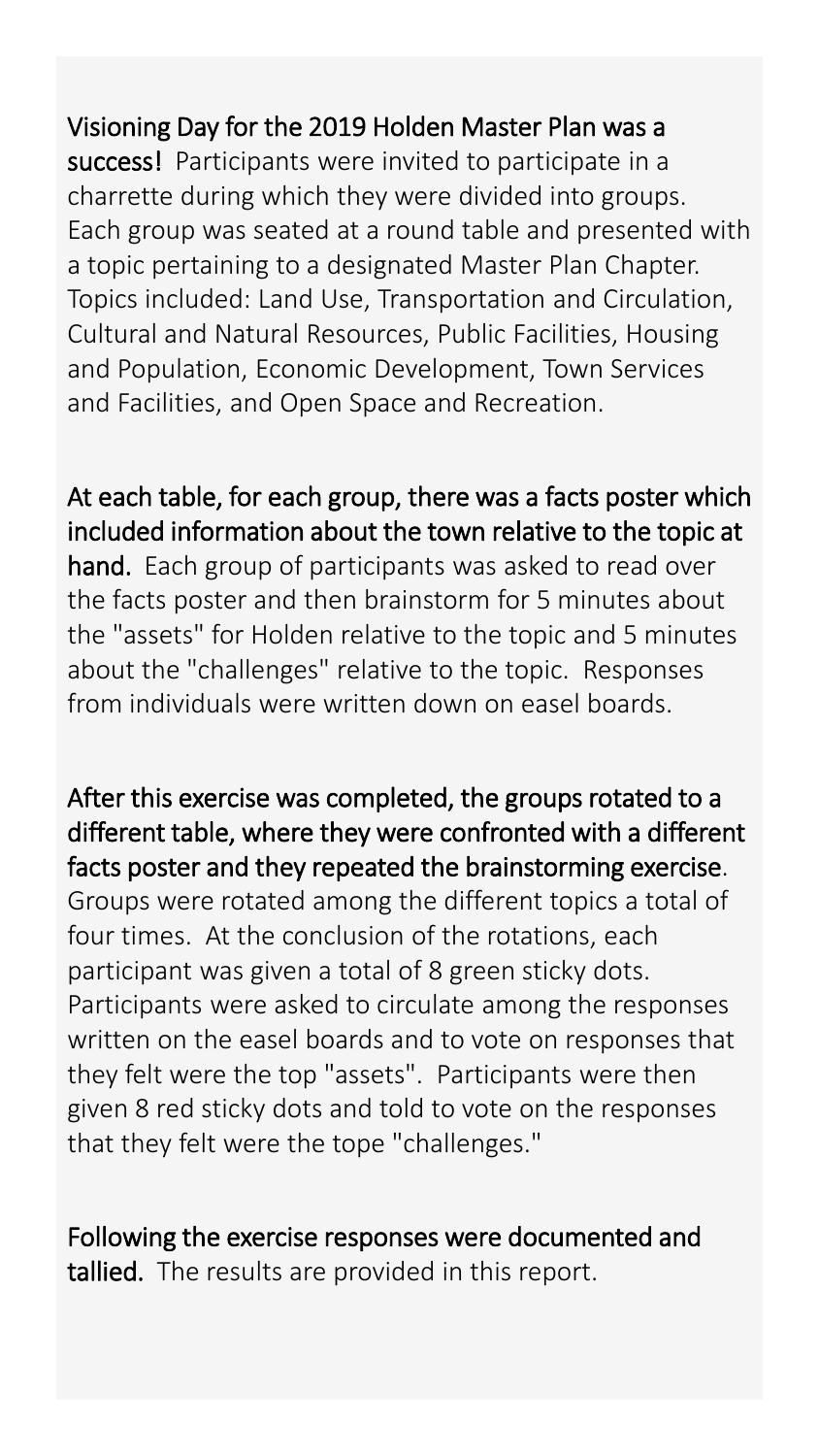

### **Topic: Land Use**

| <b>Assets</b>                                      | <b>Score</b>   | <b>Challenges</b>                                                    | Sco |  |
|----------------------------------------------------|----------------|----------------------------------------------------------------------|-----|--|
| Main St.<br>Commercial/Historic Small<br>Town Feel | 10             | Need More Industrial Land<br>Uses                                    | 9   |  |
| Protect Open Space                                 | 10             | Too Much Residential Land<br>Uses                                    | 8   |  |
| <b>Small Businesses</b>                            | 5              | Need More Diverse Housing<br><b>Options (ex: Accessory</b><br>Apts.) | 7   |  |
| <b>Existing Farmland</b>                           | 4              | <b>Smaller Commercial Uses</b>                                       |     |  |
| Industrial Area                                    | 2              | Small Commercial - Younger<br>Adult Land Uses (Cafes,<br>Shops)      |     |  |
| Passive Recreation (Hiking)                        | $\overline{2}$ |                                                                      |     |  |
| <b>Centralized Residential</b>                     | 2              | <b>Total Votes</b>                                                   | 32  |  |
| <b>Recreational Areas</b>                          | 1              |                                                                      |     |  |
| Like Small Town Residential<br>Feel                |                |                                                                      |     |  |

| ore:           | <b>Challenges</b>                                                           | <b>Score</b>  |
|----------------|-----------------------------------------------------------------------------|---------------|
|                |                                                                             |               |
| 10             | Need More Industrial Land<br>Uses                                           | 9             |
| 10             | <b>Too Much Residential Land</b><br>Uses                                    | 8             |
| 5              | <b>Need More Diverse Housing</b><br><b>Options (ex: Accessory</b><br>Apts.) |               |
| $\overline{4}$ | <b>Smaller Commercial Uses</b>                                              | 6             |
| 2              | Small Commercial - Younger<br>Adult Land Uses (Cafes,<br>Shops)             | $\mathcal{P}$ |
| $\overline{2}$ |                                                                             |               |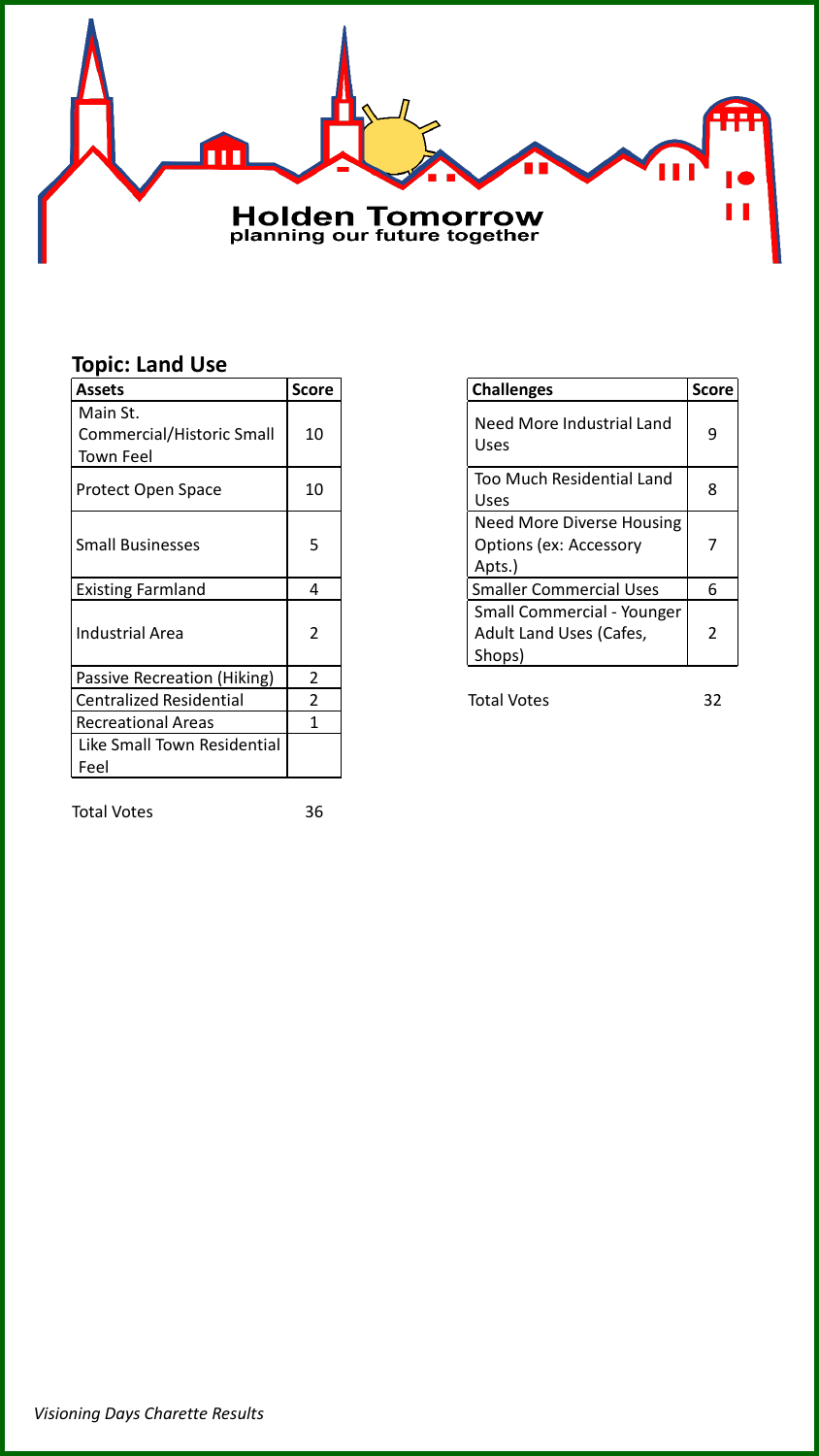m **Holden Tomorrow**<br>planning our future together H

## **Topic: Economic**

### **Development**

| <b>Assets</b>                                        | <b>Score</b> | <b>Challenges</b>                                            |
|------------------------------------------------------|--------------|--------------------------------------------------------------|
| Good School System                                   | 7            | <b>Empty Properties/Lots</b>                                 |
| <b>New Small Businesses</b><br>(Meola's, Seven Saws) | 6            | Over-Developing                                              |
| Town Character/Village<br>Center                     | 6            | <b>Traffic</b>                                               |
| <b>Industrial Park</b>                               | 4            | Lack Of Commercial Tax Base                                  |
| Stability In Tax Rate (Single<br>Tax Rate)           | 4            | More Diverse Business (i.e.<br>Walgreens/Rite Aid)           |
| <b>Good Town Services</b>                            | 3            | Market To Industrial Businesses In<br><b>Industrial Park</b> |
| <b>Our Population</b>                                | 1            | Shared Solar Accessibility (Panels I<br>Industrial Park)     |
| <b>Well-kept Properties</b>                          | 1            | <b>Highway Access</b>                                        |
| <b>Balance Of Agriculture</b>                        | 1            | <b>Offset Residential Growth</b>                             |
| <b>Underground Utilities</b>                         | 1            | <b>Attract/Market Businesses</b>                             |
| Open Space                                           | 1            | Parking In Commercial Zones                                  |
| Sign Bylaws                                          |              | Public Transit (Elderly, Weekends,<br>Nights)                |
| Safe Community (MSP)                                 |              |                                                              |

Total Votes 35

| <b>Assets</b>                                        | <b>Score</b> | <b>Challenges</b>                                            | <b>Score</b> |
|------------------------------------------------------|--------------|--------------------------------------------------------------|--------------|
| Good School System                                   | 7            | <b>Empty Properties/Lots</b>                                 | 10           |
| <b>New Small Businesses</b><br>(Meola's, Seven Saws) | 6            | Over-Developing                                              | 9            |
| Town Character/Village<br>Center                     | 6            | Traffic                                                      | 8            |
| <b>Industrial Park</b>                               | 4            | Lack Of Commercial Tax Base                                  | 3            |
| Stability In Tax Rate (Single<br>Tax Rate)           | 4            | More Diverse Business (i.e.<br>Walgreens/Rite Aid)           | 3            |
| <b>Good Town Services</b>                            | 3            | Market To Industrial Businesses In<br><b>Industrial Park</b> | 3            |
| <b>Our Population</b>                                | 1            | Shared Solar Accessibility (Panels In<br>Industrial Park)    | 2            |
| <b>Well-kept Properties</b>                          | 1            | <b>Highway Access</b>                                        | 1            |
| <b>Balance Of Agriculture</b>                        | 1            | <b>Offset Residential Growth</b>                             |              |
| <b>Underground Utilities</b>                         | 1            | Attract/Market Businesses                                    |              |
| Open Space                                           | 1            | Parking In Commercial Zones                                  |              |
| Sign Bylaws                                          |              | Public Transit (Elderly, Weekends,<br>Nights)                |              |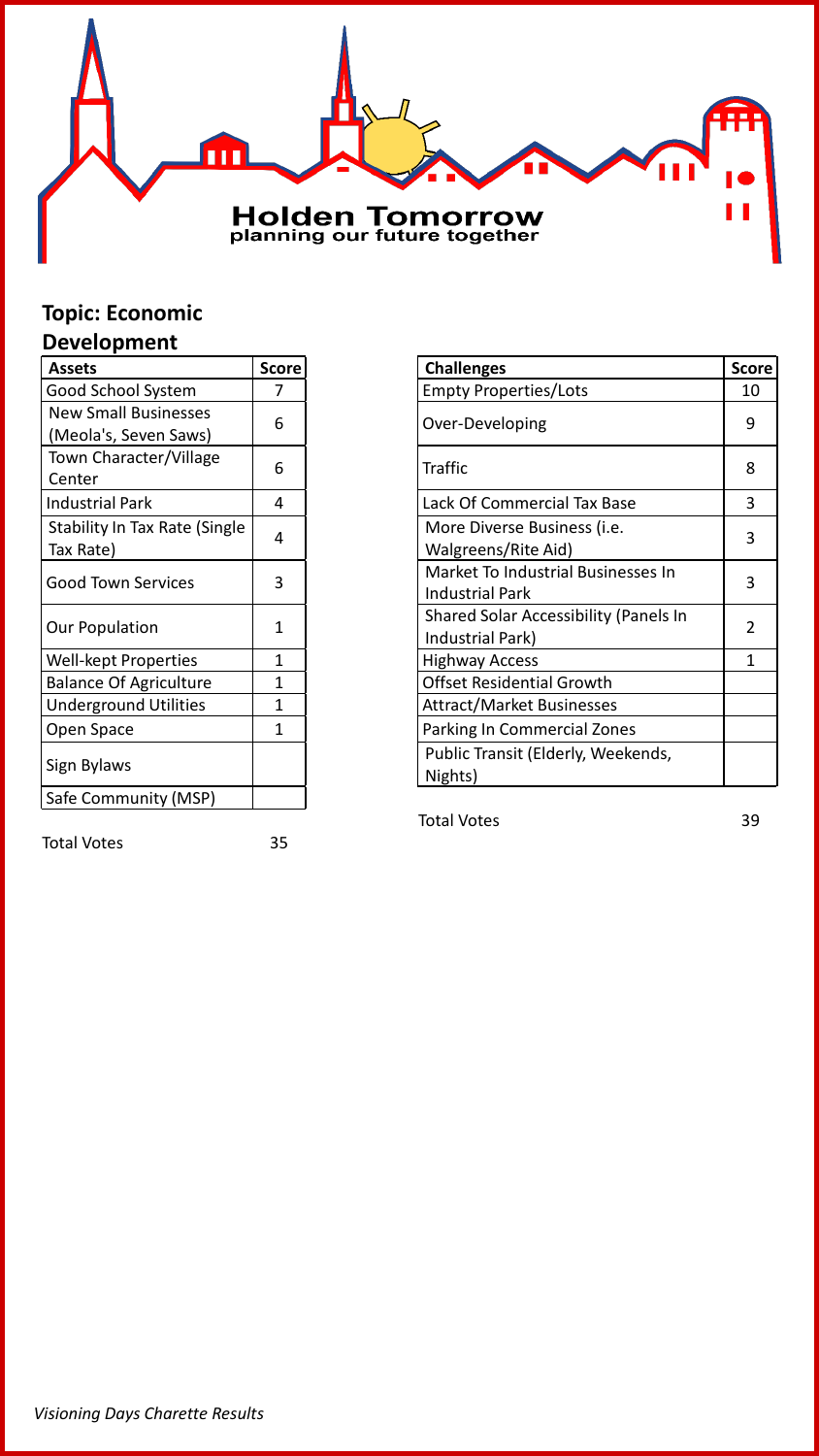

## **Topic: Housing**

| <b>Assets</b>                          | <b>Score</b>  |
|----------------------------------------|---------------|
| Jefferson Mill Converted To Housing    |               |
| (Potential For Tax Income, Without     | 9             |
| Adding Children To Schools)            |               |
| People Want To Live Here & Attend Our  |               |
| Schools                                |               |
| Safety                                 | 5             |
| <b>Beautiful Neighborhoods</b>         | 3             |
| <b>Re-Utilization Of Town Property</b> | $\mathcal{P}$ |
| Involved Populace                      | 1             |
| <b>Fair Zoning</b>                     |               |
| Housing Prices Going Up (Asset For     |               |
| Those Living Here)                     |               |
| Parity With Neighborhoods              |               |

| Assets                                                                                                   | <b>Score</b>   | <b>Challenges</b>                                           | <b>Score</b>   |
|----------------------------------------------------------------------------------------------------------|----------------|-------------------------------------------------------------|----------------|
| Jefferson Mill Converted To Housing<br>(Potential For Tax Income, Without<br>Adding Children To Schools) | 9              | Too Many Large Houses (Over-crowding<br>Schools)            | 12             |
| People Want To Live Here & Attend Our<br>Schools                                                         | 7              | <b>Traffic</b>                                              |                |
| Safety                                                                                                   | 5              | No Easy Connections To Interstate                           | 8              |
| <b>Beautiful Neighborhoods</b>                                                                           | 3              | Schools Are Too Small For Population Growth                 | $\overline{2}$ |
| Re-Utilization Of Town Property                                                                          | $\overline{2}$ | <b>Town Services Are Stretched</b>                          | $\overline{2}$ |
| <b>Involved Populace</b>                                                                                 | 1              | Funding To Allow Town To Acquire Open Space                 | $\overline{2}$ |
| <b>Fair Zoning</b>                                                                                       |                | <b>Need Connector Roads</b>                                 | $\overline{2}$ |
| Housing Prices Going Up (Asset For<br>Those Living Here)                                                 |                | Huge Education Issue As To Cost Of Single<br>Family Housing | 1              |
| Parity With Neighborhoods                                                                                |                | Need More Starter And Aging-in-Place Homes                  | 1              |
|                                                                                                          |                | More Senior Housing (New & Cool)                            | $\mathbf{1}$   |
| <b>Total Votes</b>                                                                                       | 27             | <b>Affordable Rentals</b>                                   | 1              |
|                                                                                                          |                | <b>Population Diversity</b>                                 | 1              |
|                                                                                                          |                | Rolling Cap For Housing Not Working                         |                |
|                                                                                                          |                | Lack Of Diversity                                           |                |
|                                                                                                          |                | Encourage Light Industrial Areas                            |                |
|                                                                                                          |                | More Professional/Health Services                           |                |
|                                                                                                          |                | Equation Of Housing To School Growth Not                    |                |
|                                                                                                          |                | Equal                                                       |                |
|                                                                                                          |                | Master Plan For Housing Growth                              |                |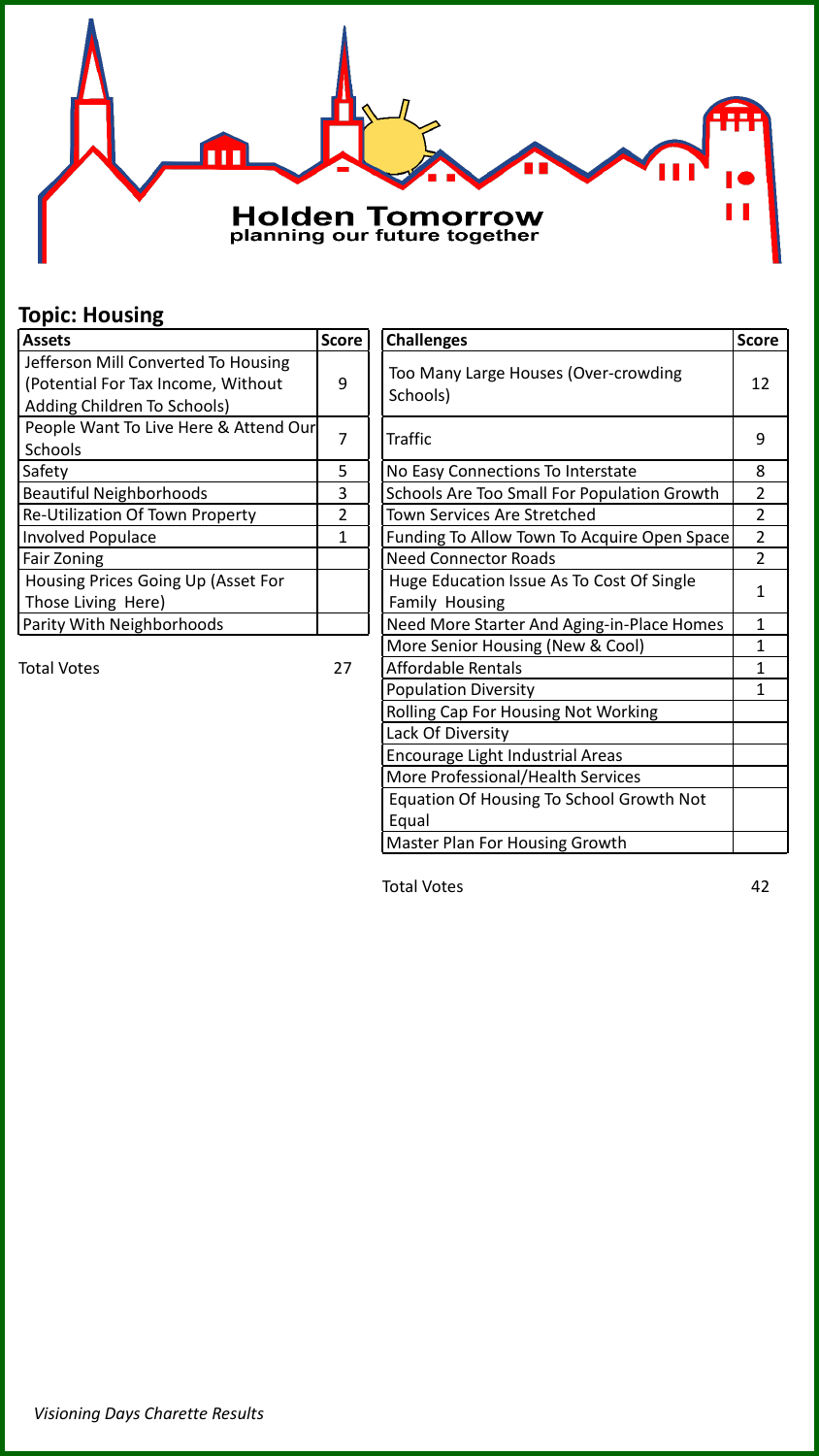

### **Topic: Open Space and**

#### **Recreation**

| <b>Assets</b>                                          | <b>Score</b> | <b>Challenges</b>                               | Scor |
|--------------------------------------------------------|--------------|-------------------------------------------------|------|
| Eagle Lake                                             | 18           | Save Eagle Lake (Dam)                           | 12   |
| Pool                                                   |              | Unknown Access To Public Space                  | 4    |
| Agricultural Land and<br><b>Agricultural Committee</b> |              | <b>Indoor Facilities</b>                        | 4    |
| <b>Rec Fields</b>                                      | 3            | Maps                                            | 3    |
| <b>Rail Trail</b>                                      | 3            | Development - May Need To<br>Protect Open Space | 3    |
| Trout Brook                                            |              | Rec. Field Quantity/Crowding                    |      |
| Hiking Trail - White Oak Aud.                          |              | Handicap Access Playground                      | 1    |
| Unionville Pond                                        |              | Dog Walking Areas/Parks                         |      |
| Chaffins Pond                                          |              | Davis Hill Rec. Fields Flooding                 |      |

| <b>Assets</b>                                          | <b>Score</b> | <b>Challenges</b>                                      | <b>Score</b> |
|--------------------------------------------------------|--------------|--------------------------------------------------------|--------------|
| Eagle Lake                                             | 18           | Save Eagle Lake (Dam)                                  | 12           |
| Pool                                                   | 7            | Unknown Access To Public Space                         | 4            |
| Agricultural Land and<br><b>Agricultural Committee</b> | 7            | <b>Indoor Facilities</b>                               |              |
| Rec Fields                                             | 3            | Maps                                                   | 3            |
| Rail Trail                                             | 3            | Development - May Need To<br><b>Protect Open Space</b> | 3            |
| <b>Trout Brook</b>                                     |              | Rec. Field Quantity/Crowding                           |              |
| Hiking Trail - White Oak Aud.                          |              | Handicap Access Playground                             |              |
| Unionville Pond                                        |              | Dog Walking Areas/Parks                                |              |
| <b>Chaffins Pond</b>                                   |              | Davis Hill Rec. Fields Flooding                        |              |
|                                                        |              |                                                        |              |

Total Votes 38 Total Votes 28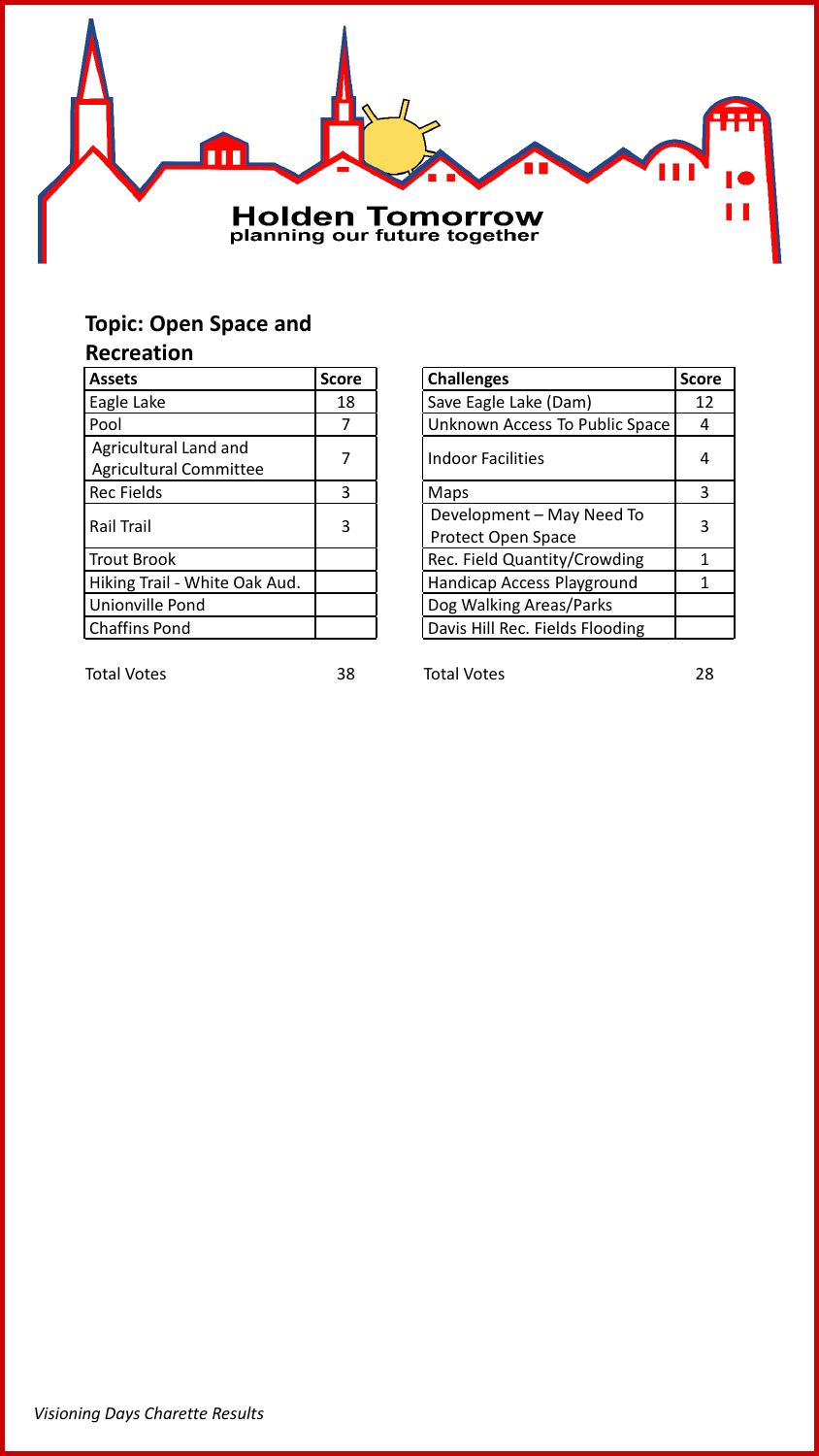**Holden Tomorrow**<br>planning our future together

## **Topic: Natural/Cultural**

m

#### **Resources**

| <b>Assets</b>            | <b>Score</b>   | <b>Challenges</b>                       |
|--------------------------|----------------|-----------------------------------------|
| Eagle Lake               | 17             | Protect Eagle Lake, Quality A           |
|                          |                | Accessibility                           |
| Library                  | 11             | <b>Holistic Communication Of As</b>     |
| Rail Trail               | 3              | <b>Invasive Species Of Weeds</b>        |
| Farms/Ag Lands           | 4              | Upkeep Of Dawson Rec.                   |
| <b>Red Barn</b>          | 3              | Ownership Of Eagle Lake Dan             |
| Undeveloped Land         | $\overline{2}$ | Dog Park                                |
| <b>Community Events</b>  | $\overline{2}$ | Upkeep Of Historic Buildings            |
| <b>Trout Brook</b>       | $\overline{1}$ | Swimming At Eagle Lake                  |
| Jefferson Mill           | $\mathbf{1}$   | Multi-Use, Multigenerational            |
| (Potential)              |                | At New DPW Site)                        |
| <b>Historic District</b> | $\mathbf{1}$   | <b>Access To Reservoirs</b>             |
| Bandstand                | $\mathbf{1}$   | Expand Use Of Tennis $\rightarrow$ Pick |
| Holden Woods             | $\overline{1}$ | More Publicity Of Resources             |
| Cluster Open Space       |                | <b>Maintain Town Garden</b>             |
| Cemetery                 |                | Central - Park (Rec. Walking P          |
| Grange                   |                | <b>Access To Historical Buildings</b>   |
| Hendrick's               |                |                                         |
| <b>Holden Hills</b>      |                | <b>Total Votes</b>                      |
| Dawson Rec.              |                |                                         |
| <b>Town Hall</b>         |                |                                         |
| Reservoirs               |                |                                         |
| Sledding At Holden       |                |                                         |
| Hills                    |                |                                         |
| <b>Community Gardens</b> |                |                                         |

| Assets                        | <b>Score</b>   | <b>Challenges</b>                                                  | <b>Score</b>   |
|-------------------------------|----------------|--------------------------------------------------------------------|----------------|
| Eagle Lake                    | 17             | Protect Eagle Lake, Quality And Use, ADA<br>Accessibility          | 19             |
| Library                       | 11             | <b>Holistic Communication Of Assets</b>                            | 5              |
| Rail Trail                    | 3              | <b>Invasive Species Of Weeds</b>                                   | 4              |
| Farms/Ag Lands                | 4              | Upkeep Of Dawson Rec.                                              | 3              |
| Red Barn                      | 3              | Ownership Of Eagle Lake Dam                                        | 3              |
| Undeveloped Land              | $\overline{2}$ | Dog Park                                                           | $\overline{2}$ |
| <b>Community Events</b>       | 2              | Upkeep Of Historic Buildings                                       |                |
| <b>Trout Brook</b>            | 1              | Swimming At Eagle Lake                                             | $\overline{2}$ |
| Jefferson Mill<br>(Potential) | 1              | Multi-Use, Multigenerational Rec. Uses (Maybe)<br>At New DPW Site) | 1              |
| <b>Historic District</b>      | 1              | <b>Access To Reservoirs</b>                                        | 1              |
| <b>Bandstand</b>              | 1              | Expand Use Of Tennis $\rightarrow$ Pickleball                      |                |
| Holden Woods                  | 1              | More Publicity Of Resources                                        |                |
| <b>Cluster Open Space</b>     |                | Maintain Town Garden                                               |                |
| Cemetery                      |                | Central - Park (Rec. Walking Playground)                           |                |
| Grange                        |                | <b>Access To Historical Buildings</b>                              |                |
| Hondrick <sup>i</sup> c       |                |                                                                    |                |

Total Votes 43

H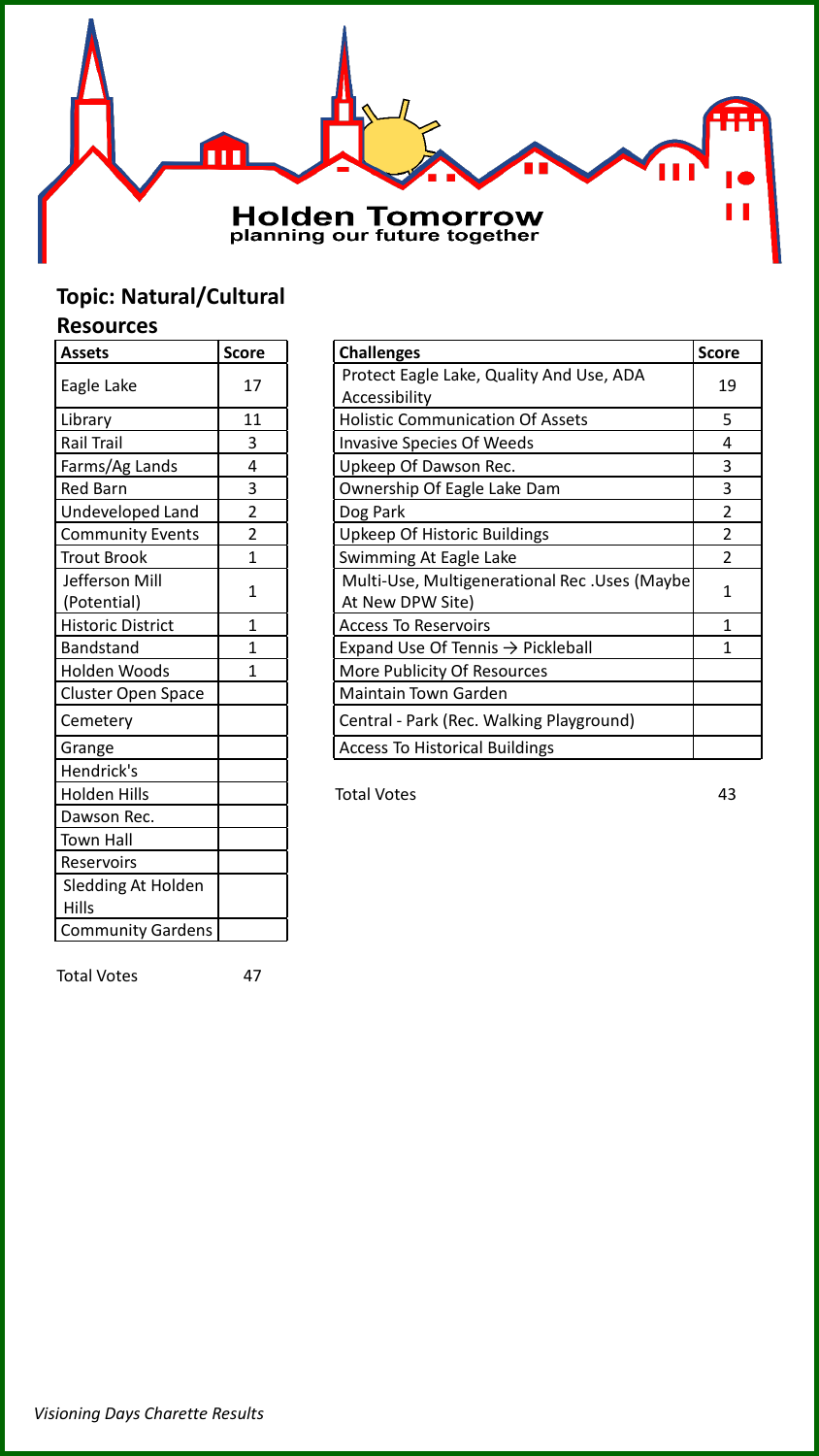m **Holden Tomorrow**<br>planning our future together H

## **Topic: Facilities &**

#### **Services**

| <b>Assets</b>                                                             | <b>Score</b>   | <b>Challenges</b>                                   | <b>Score</b>   |
|---------------------------------------------------------------------------|----------------|-----------------------------------------------------|----------------|
| Schools                                                                   | 15             | Traffic On Main St.                                 | 7              |
| Eagle Lake                                                                | 11             | Improve Eagle Lake                                  | $\overline{7}$ |
| Light Department (Consistent,<br>Reliable, Affordable, Good In<br>Storms) | 6              | Brownfield Area - ECC 18<br><b>Industrial Drive</b> | 6              |
| Gale Library                                                              | 5              | Increase Green Energy,<br><b>Retrofit Existing</b>  | 6              |
| <b>Wachusett Regional Recycling</b><br>Center                             | 4              | <b>More Cable Choices</b>                           | 8              |
| <b>Emergency Services (Esp.</b><br>Ambulances)                            | 6              | Full Day Kindergarten School<br><b>Funding</b>      | 5              |
| <b>Good Snow Removal</b>                                                  | 2              | More Broad-Based<br><b>Community Events</b>         | $\overline{2}$ |
| Senior Center Facility & Programs                                         | 2              | <b>Welcome Packets For New</b><br>Residents         | $\overline{2}$ |
| <b>Rail Trail</b>                                                         | $\overline{2}$ | <b>Public Transportation</b>                        | $\mathbf{1}$   |
| Water & Sewer                                                             | 1              | Places For Teens/Youth<br><b>Services</b>           | $\mathbf{1}$   |
| Sidewalk Quantity                                                         | $\mathbf{1}$   | <b>Worcester Water</b>                              | $\mathbf{1}$   |
| <b>Recreation Department Diversity</b><br>Of Service                      | $\mathbf{1}$   | <b>Town Common</b>                                  | $\mathbf{1}$   |
| Trash & Recycling                                                         |                | <b>Over-Crowded Schools</b>                         |                |
| Senior Center                                                             |                | Limited Space & Use Of Public<br><b>Buildings</b>   |                |
| Public Safety Dispatcher's "Are<br>You Ok" Daily Check In Call            |                | Hendrik's Building                                  |                |
| <b>Retail Business District</b>                                           |                | Rec. Dept Activities For<br>Preschoolers            |                |

Total Votes **1988** Total Votes **1988** Total Votes **1988** And Votes **1988** 

| re                      | <b>Challenges</b>                                   | <b>Score</b>   |
|-------------------------|-----------------------------------------------------|----------------|
| L5                      | Traffic On Main St.                                 | 7              |
| $\overline{1}$          | Improve Eagle Lake                                  | 7              |
| 6                       | Brownfield Area - ECC 18<br><b>Industrial Drive</b> | 6              |
| 5                       | Increase Green Energy,<br><b>Retrofit Existing</b>  | 6              |
| 4                       | <b>More Cable Choices</b>                           | 8              |
| 6                       | Full Day Kindergarten School<br><b>Funding</b>      | 5              |
| 2                       | More Broad-Based<br><b>Community Events</b>         | $\overline{2}$ |
| $\overline{\mathbf{2}}$ | <b>Welcome Packets For New</b><br>Residents         | $\overline{2}$ |
| $\frac{2}{2}$           | <b>Public Transportation</b>                        | $\overline{1}$ |
| $\mathbf 1$             | Places For Teens/Youth<br>Services                  | $\mathbf{1}$   |
| $\overline{1}$          | <b>Worcester Water</b>                              | 1              |
| $\overline{1}$          | <b>Town Common</b>                                  | 1              |
|                         | <b>Over-Crowded Schools</b>                         |                |
|                         | Limited Space & Use Of Public<br><b>Buildings</b>   |                |
|                         | Hendrik's Building                                  |                |
|                         | Rec. Dept Activities For<br>Preschoolers            |                |